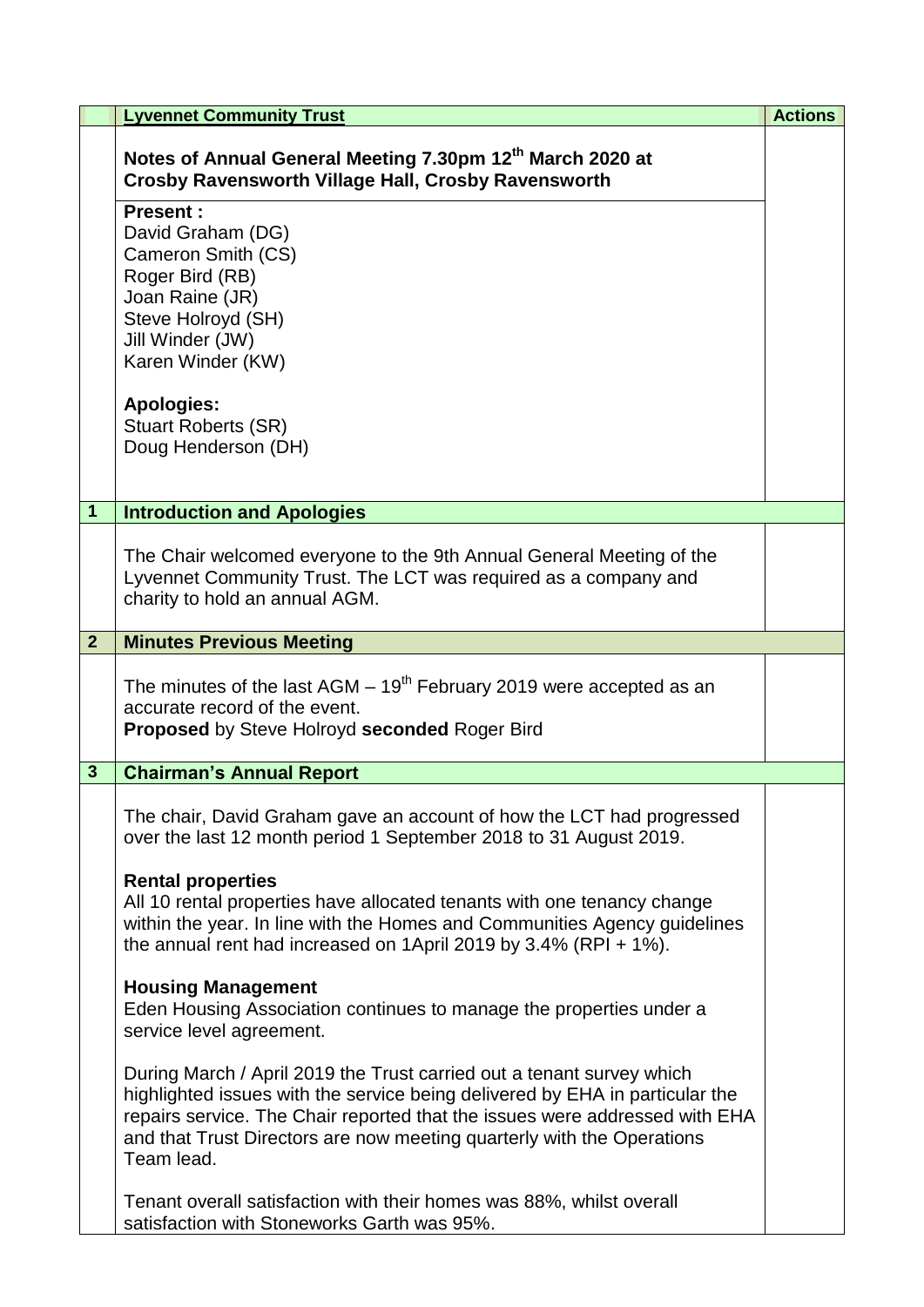|                | <b>Financial backing</b><br>The LCT continues to use the Charity Bank as its lender. In April 2016 the<br>LCT had refinanced its existing loans moving to a £675k 25 year mortgage<br>with interest at 2.75% above Bank of England base rate. At the end of<br>August 2019 the balance was £611,984. |  |
|----------------|------------------------------------------------------------------------------------------------------------------------------------------------------------------------------------------------------------------------------------------------------------------------------------------------------|--|
|                | In line with the mortgage conditions the LCT continues to provide detailed<br>quarterly expenditure / income linked to bank reconciliations. This quarterly<br>report has now been extended to include a rolling forward12 month budget<br>and is forwarded to the Regulator of Social Housing.      |  |
|                | <b>Insurance</b><br>The LCT has two insurance policies:<br>• Directors & Officers liability by Royal Sun Alliance through the<br><b>National Community Land Trust Network</b><br>• Owners Liability / rental property insurance through Eden Housing<br>Association.                                 |  |
|                | <b>Reporting</b><br>The LCT provides annual reports to Companies House, Charity Commission<br>and the Regulator of Social Housing. All reporting is up to date.                                                                                                                                      |  |
|                | <b>Property Maintenance</b><br>Re-insulation of hot water supply pipes from air source heat pumps to the<br>homes was completed in the year and one of the Air Source Heat Pumps<br>was replaced following major failure.                                                                            |  |
| $\overline{4}$ | <b>Adoption of Annual Report</b>                                                                                                                                                                                                                                                                     |  |
|                |                                                                                                                                                                                                                                                                                                      |  |
|                | Steve Holroyd proposed acceptance of the Chairman's Annual Report and<br>this was seconded by Joan Raine. Attendees AGREED to adoption of the<br>Chair's report.                                                                                                                                     |  |
| $5\phantom{1}$ | <b>Treasurers Report</b>                                                                                                                                                                                                                                                                             |  |
|                | The Annual Accounts covering the period to the 31 <sup>st</sup> August 2019 were<br>currently in draft form.                                                                                                                                                                                         |  |
|                | The Chair reported that the assets of the Trust were currently valued at<br>£1,387,955.                                                                                                                                                                                                              |  |
|                | As the financial accounts had just been received from the Charities'<br>accountants the Treasurer would circulate to Trustees for comment and final<br>approval.                                                                                                                                     |  |
|                | The LCT continues to operate two bank accounts:                                                                                                                                                                                                                                                      |  |
|                | 1) Cumberland Building Society – the LCT's capital works account which at<br>31/08/19 had a balance of £946.87                                                                                                                                                                                       |  |
|                |                                                                                                                                                                                                                                                                                                      |  |
|                |                                                                                                                                                                                                                                                                                                      |  |
|                |                                                                                                                                                                                                                                                                                                      |  |
|                |                                                                                                                                                                                                                                                                                                      |  |
|                |                                                                                                                                                                                                                                                                                                      |  |
|                |                                                                                                                                                                                                                                                                                                      |  |
|                |                                                                                                                                                                                                                                                                                                      |  |
|                |                                                                                                                                                                                                                                                                                                      |  |
|                | 2) Barclays – the LCT's revenue account utilised by Eden Housing for rents                                                                                                                                                                                                                           |  |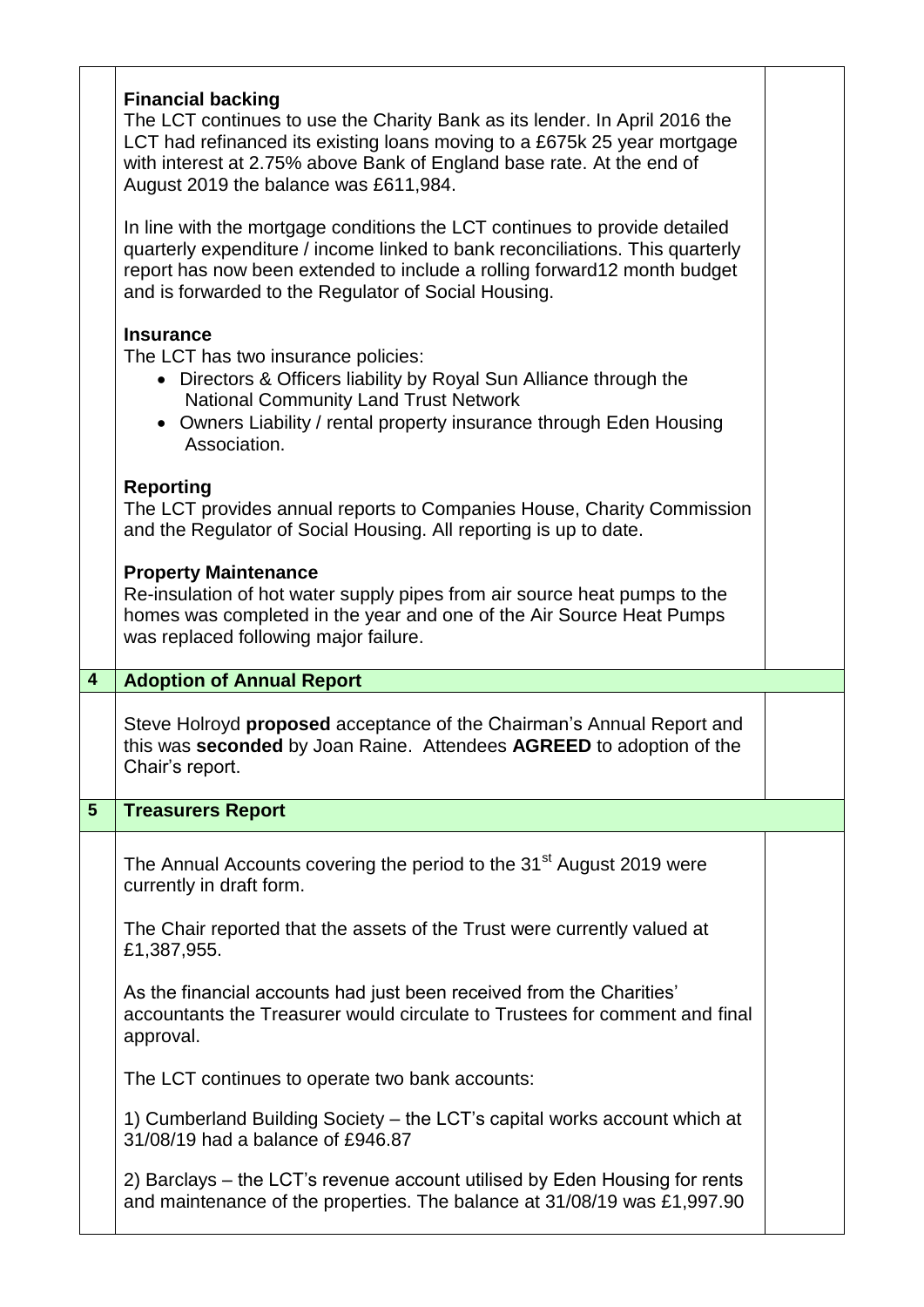|                | The Chair provided a breakdown of Income / expenditure over the year.<br>Expenditure of £64,978 (mortgage and bank charges £40,455, Capital Costs<br>£5,853, Maintenance £6,106 and Management £12,564) had been partly<br>offset by rental income of £60,688.                                                                                                                                                                                                       |                         |
|----------------|----------------------------------------------------------------------------------------------------------------------------------------------------------------------------------------------------------------------------------------------------------------------------------------------------------------------------------------------------------------------------------------------------------------------------------------------------------------------|-------------------------|
|                | The Chair presented a graph showing the profit or loss (Income less<br>Expenditure) by month since 2014. In line with expectations the trend<br>showed that the Trust lost around £1k/ month in 2014 reaching a breakeven<br>in early 2017. The trend was slowly increasing into the positive reaching<br>around £750/ month in September 2019. This planned increase will allow the<br>build-up of reserves for more major maintenance costs eg. external painting. |                         |
| $6\phantom{1}$ | <b>Adoption of Accounts</b>                                                                                                                                                                                                                                                                                                                                                                                                                                          |                         |
|                | Following a discussion on the Annual Accounts it was agreed that they<br>would be circulated to Directors by the Treasurer. Any queries / changes to<br>be notified and adoption agreed by email exchange.                                                                                                                                                                                                                                                           | <b>CS</b><br><b>ALL</b> |
| $\overline{7}$ | <b>Appointment of accountants and Auditors</b>                                                                                                                                                                                                                                                                                                                                                                                                                       |                         |
|                | The Chair proposed the continued utilisation of Dodd & Co as they had<br>provided exceptionally good pro-active advice throughout the last year with<br>the LCT company.                                                                                                                                                                                                                                                                                             |                         |
|                | Steve Holroyd proposed appointment of Dodd & Co and this was seconded<br>by Roger Bird. Attendees AGREED to appointment for another year                                                                                                                                                                                                                                                                                                                             |                         |
| 8              | <b>Election of Trustees and Directors</b>                                                                                                                                                                                                                                                                                                                                                                                                                            |                         |
|                | The Chair explained the main points of the company / charity Articles<br>relating to Trustees / Directors. Cameron Smith, Stephen Holroyd and David<br>Graham had stood down from the Committee.                                                                                                                                                                                                                                                                     |                         |
|                | All three of the Trustees standing down AGREED to continue in post and<br>their re-election was <b>proposed</b> by Joan Raine and <b>seconded</b> by Roger Bird<br>with all attendees in agreement.                                                                                                                                                                                                                                                                  |                         |
|                | At the 19 <sup>th</sup> February 2019 AGM Karen Winder was co-opted onto the Board.<br>Karen has agreed to stand as a Director. Her election was proposed by Joan<br>Raine and seconded by Roger Bird and all attendees were in agreement.                                                                                                                                                                                                                           |                         |
|                | <b>Members of the Executive Committee</b>                                                                                                                                                                                                                                                                                                                                                                                                                            |                         |
|                | David Graham - Chair<br>Cameron Smith - Treasurer<br>Joan Raine<br>Douglas Henderson<br>Steve Holroyd<br>Roger Bird<br><b>Stuart Roberts</b><br><b>Karen Winder</b><br>Jill Winder (co-opted)                                                                                                                                                                                                                                                                        |                         |
|                | The next 12 months                                                                                                                                                                                                                                                                                                                                                                                                                                                   |                         |